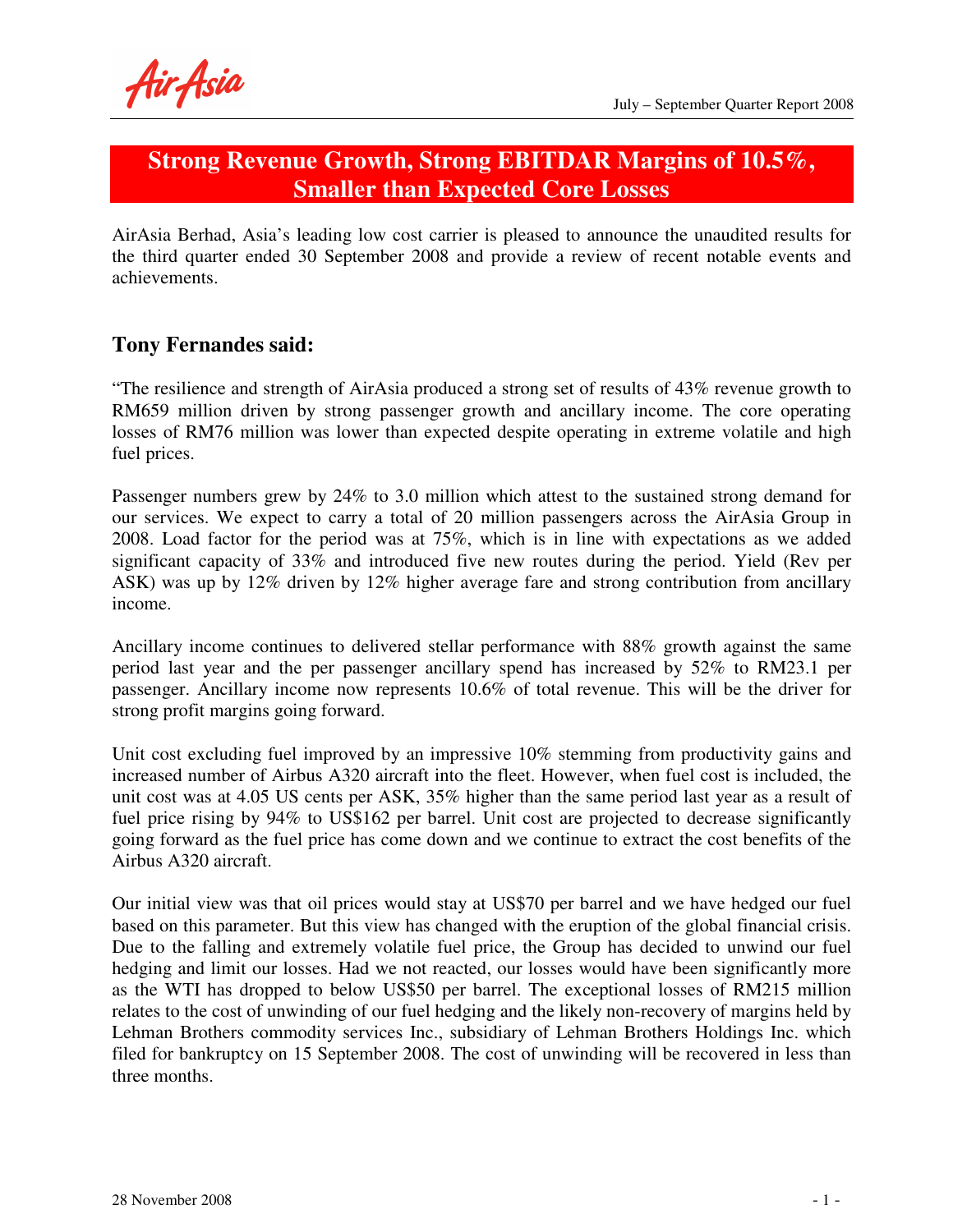Air Asia

The net loss was affected by a series of non-cash accounting treatment. The US Dollar has strengthened against the Malaysian Ringgit and this has resulted in a non-cash translation loss of RM213 million. The Company has previously entered into a number of long-term forward contracts to purchase US Dollars at fixed rates. Based on the current outstanding principal amounts in respect of the contracts, the weighted average contracted rate and the prevailing exchange rate as at 30 September 2008, the Company could potentially enjoy a gain of RM366 million. However, this can only be reflected in the financial statements upon realization over the duration of these contracts.

The Thai operation endured a challenging period due to escalating domestic political disturbances and the temporary closure of southern Thai airports (Phuket, Krabi, Hadyaai, Narathiwat). Despite these tough operating conditions, the Thai operations managed to achieve an impressive 79% load factor and 29% increase in average fare. The Thai operations have managed to reduce losses by 44% against the immediate preceeding quarter despite the much higher fuel price.

The Indonesian operation has made significant improvements with 61% higher yields compared to last year and a 78% load factor. The route reorganisation exercise coupled with the improved competitive environment has enabled the Indonesian operations to narrow down losses by 88% against the immediate preceeding quarter. Indonesia has received its maiden Airbus A320 aircraft in 19 September and this will help to reduce cost, increase reliability and enhance our customer service delivery."

# **Outlook**

The forthcoming fourth quarter is traditionally our strongest quarter and we have seen sustained strong demand for our services. The weakening global economic outlook is exerting negative pressure to the industry and we have seen more passengers switching to the low cost carrier as their primary travel option. The current spot market fuel price is substantially lower than the average fuel cost of US\$101 per barrel that we have paid in the fourth quarter last year. Assuming this trend continues until 31 December 2008, the fuel bill will be lower than initially budgeted and will positively impact on our profit and margins. The impact of the strengthening US Dollar against the Malaysian Ringgit, assuming this trend continues, will however have a negative impact on the company.

The directors expect that, barring unforeseen circumstances, the Group's performance will be satisfactory for the fourth quarter.

#### **Summary for the Third Quarter (July – September 2008) unaudited Financial Results**